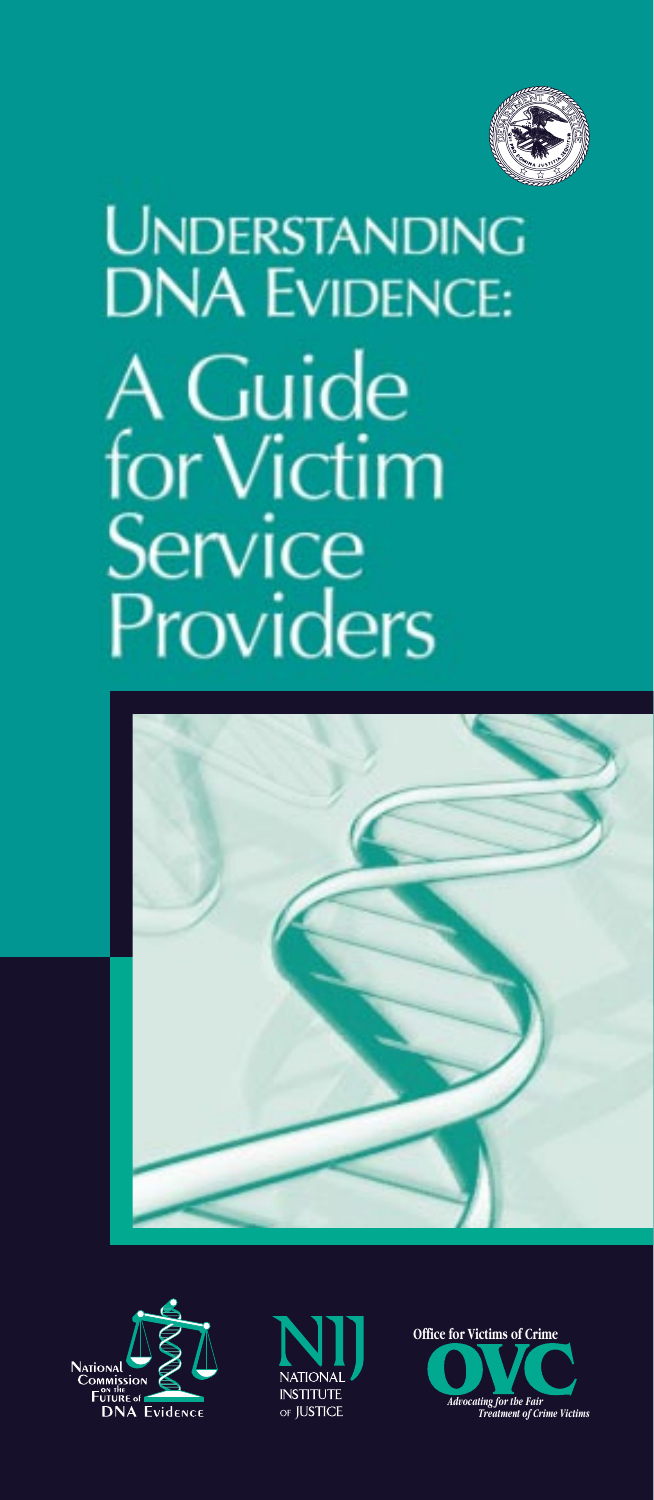**DNA** evidence is playing a larger role<br>than ever before in criminal<br>both to convict the guilty and to exonerate those than ever before in criminal cases throughout the country, both to convict the guilty and to exonerate those wrongly accused or convicted. This increased role places greater importance on the ability of victim service providers to understand the potential significance of DNA evidence in their clients' cases.

### **What Is DNA?**

DNA, or deoxyribonucleic acid, is the building block for the human body; virtually every cell contains DNA. The DNA in people's blood is the same as the DNA in their saliva, skin tissue, hair, and bone. Importantly, DNA does not change throughout a person's life.

### **The Value of DNA Evidence**

DNA is a powerful investigative tool because, with the exception of identical twins, no two people have the same DNA. Therefore, DNA evidence collected from a crime scene can be linked to a suspect or can eliminate a suspect from suspicion. During a sexual assault, for example, biological evidence such as hair, skin cells, semen, or blood can be left on the victim's body or other parts of the crime scene. Properly collected DNA can be compared with known samples to place a suspect at the scene of the crime. In addition, if no suspect exists, a DNA profile from crime scene evidence can be entered into the FBI's Combined DNA Index System (CODIS) to identify a suspect anywhere in the United States or to link serial crimes to each other.

The effective use of DNA as evidence may also require the collection and analysis of elimination samples to determine the exact source of the DNA. Elimination samples may be taken from anyone who had lawful access to the crime scene and may have left biological material. When investigating a rape case, for example, it may be necessary to obtain an elimination sample from everyone who had consensual intercourse with the victim within 72 hours of the alleged assault to account for all of the DNA found on the victim or at the crime scene.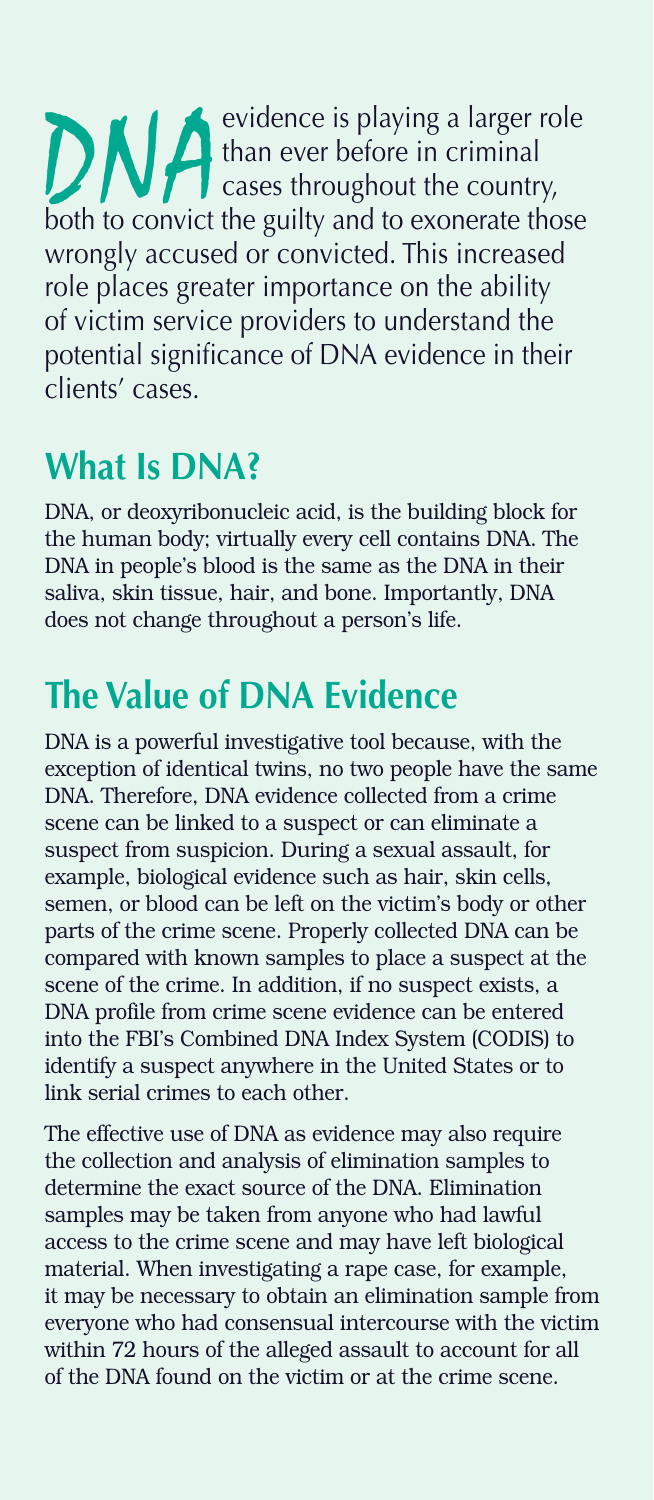Comparing DNA profiles from the evidence with elimination samples may help clarify the results.

### **Evidence Collection**

Victim service providers, crime scene technicians, nurse examiners, and other medical personnel should be aware of important issues involved in identifying, collecting, transporting, and storing DNA evidence. If DNA evidence is not initially identified at the crime scene or on the victim, it may not be collected, or it may become contaminated or degraded.

To assist in collection, victims of sexual assault should not change clothes, shower, or wash any part of their body after the assault. Such evidence as semen, saliva, and skin cells may be found on clothing or bedding, under fingernails, or in the vaginal, anal, or mouth region.

Evidence on or inside a victim's body should be collected by a physician or sexual assault nurse examiner. A medical examination should be conducted immediately after the assault to treat any injuries, test for sexually transmitted diseases, and collect forensic evidence, such as fingernail scrapings and hair. Typically, the vaginal cavity, mouth, anus, or other parts of the body that may have come into contact with the assailant are examined.

The examiner should also take a reference sample of blood or saliva from the victim to serve as a control standard. Reference samples of the victim's head and pubic hair may also be collected if hair analysis is required. A control standard is used to compare known DNA from the victim with that of other DNA evidence found at the crime scene to determine possible suspect(s).

Given the sensitive nature of DNA evidence, victim service providers should always contact crime laboratory personnel or evidence technicians when procedural collection questions arise.

### **Contamination and Preservation Issues**

DNA evidence can become contaminated when DNA from another source gets mixed with DNA relevant to the case. For this reason, investigators and laboratory personnel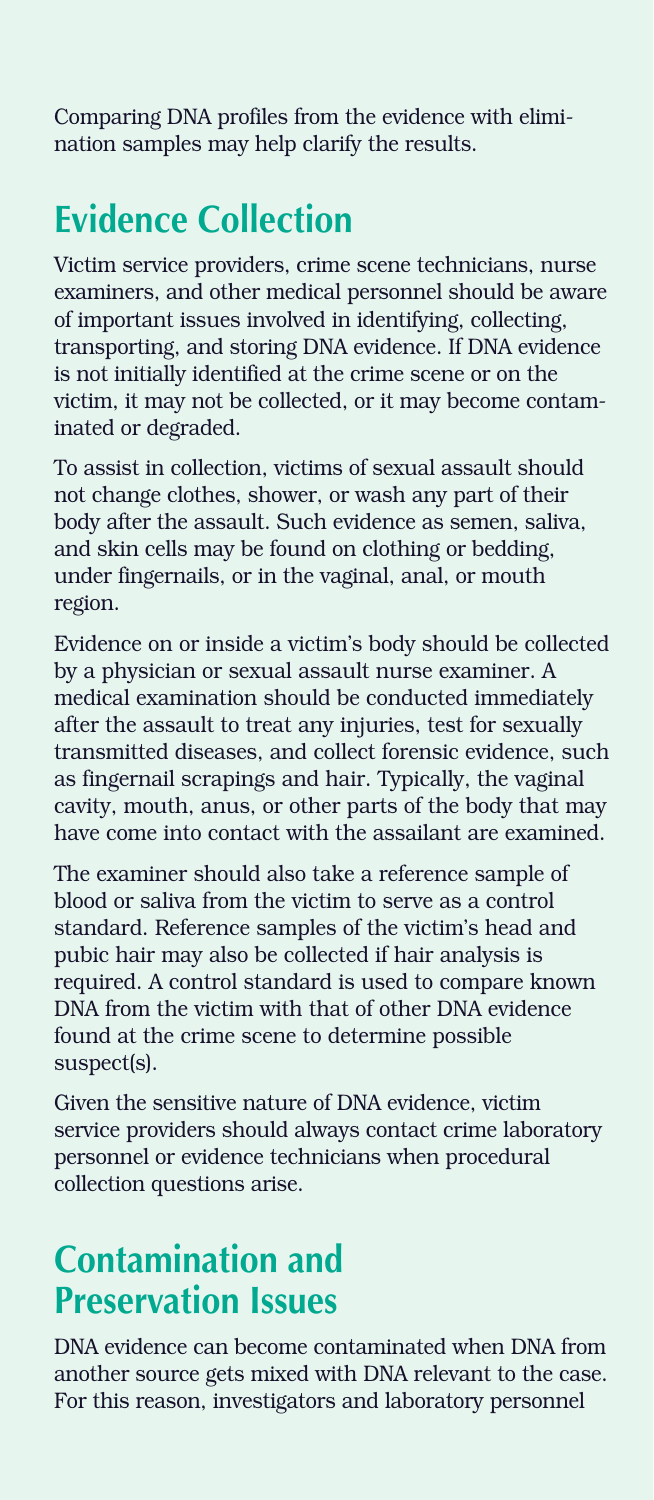should always wear disposable gloves, use clean instruments, and avoid touching other objects, including their own body, when handling evidence.

Environmental factors, such as heat and humidity, can also accelerate the degradation of DNA. For example, wet or moist evidence that is packaged in plastic will provide a growth environment for bacteria that can destroy DNA evidence.

Therefore, biological evidence should be thoroughly air dried, packaged in paper, and properly labeled. Handled in this manner, DNA can be stored for years without risk of extensive degradation, even at room temperature. For long-term storage issues, contact the local crime laboratory.

## **DNA Testing**

The most common form of DNA analysis is called polymerase chain reaction (PCR). PCR has allowed investigators to successfully analyze evidence samples of limited quality and quantity. The PCR process makes millions of copies of very small amounts of DNA. This enables the laboratory to generate a DNA profile, which can be compared with the DNA profile from a suspect. A statistic is then generated to reflect how often one would expect to find this particular DNA profile in the general population.

### **Interpreting DNA Test Results**

Three types of results can occur in DNA testing: inclusion, exclusion, and inconclusive. It is important that victim service providers understand the meaning of these terms and be able to explain their implications.

**Inclusion.** When the DNA profile of a victim or suspect is consistent with the DNA profile from the crime scene evidence, the individual is "included" as the possible source of that evidence. However, the strength of inclusion depends upon the number of loci (locations on the DNA strand) examined and how common or rare the resulting DNA profile is in the general population.

**Exclusion.** When the DNA profile from a victim or suspect is inconsistent with the DNA profile generated from the crime scene evidence, the individual is "excluded" as the donor of the evidence. However, exclusion does not imply innocence. In a rape case, for example,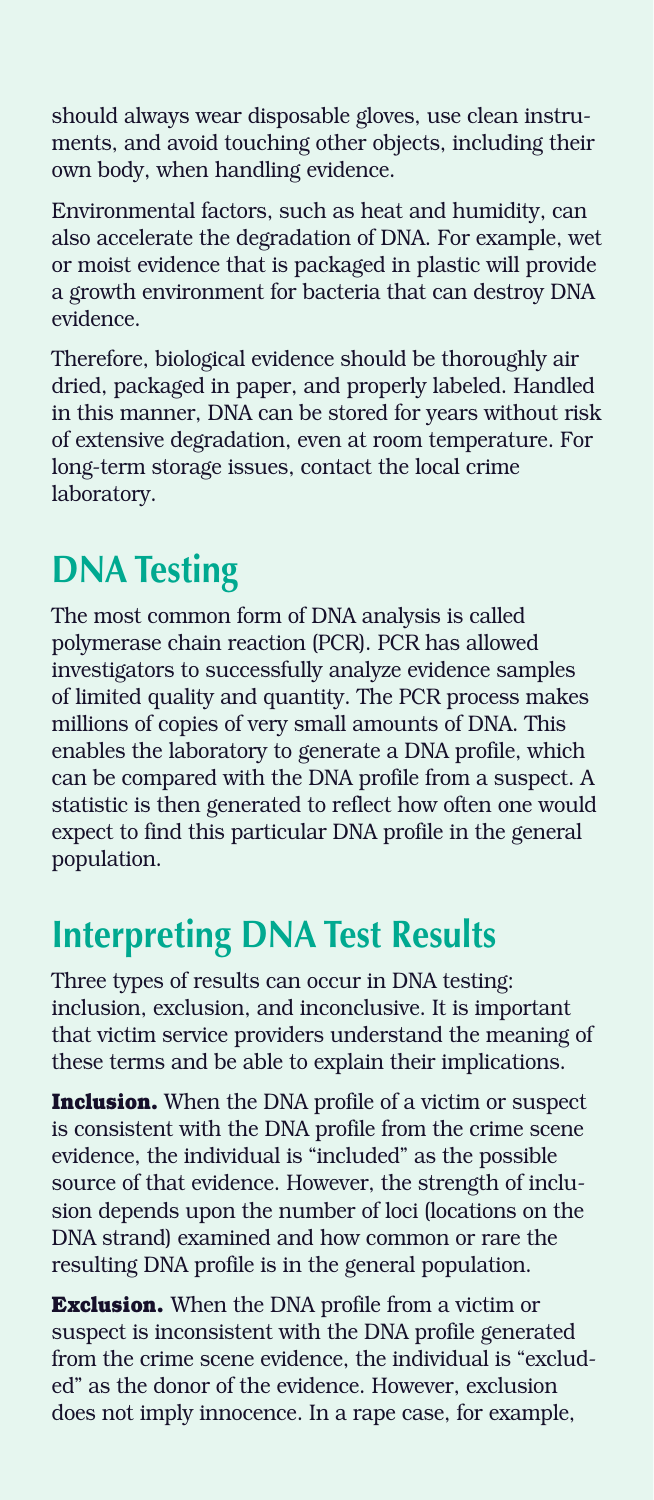a perpetrator wearing a condom could be excluded as a suspect because no semen was found at the crime scene, but evidence found elsewhere at the crime scene may include that same person as a suspect.

**Inconclusive.** Inconclusive results indicate that DNA testing could neither include nor exclude an individual as the source of biological evidence. Inconclusive results can occur for many reasons: for example, the quality or quantity of DNA may be insufficient to produce interpretable results, or the evidentiary sample may contain a mixture of DNA from several individuals (e.g., a sample taken from a victim of a gang rape).

As with all DNA testing results, additional testing may be needed and findings should be interpreted in the context of other evidence in the case.

### **DNA Evidence in Unsolved and Postconviction Cases**

Advanced DNA technology, such as PCR, makes it possible to obtain conclusive results in cases in which previous testing might have been inconclusive. This can result in the identification of suspects in previously unsolvable cases or the exoneration of those wrongfully convicted. It is important to realize that while testing or retesting may exonerate an individual, exclusionary results may not necessarily prove actual innocence. Prosecutors, defense counsel, the court, and law enforcement should confer on the need for testing on a case-by-case basis.

### **Using CODIS To Solve Crime**

CODIS uses two indexes to generate investigative leads in crimes that contain biological evidence. The forensic index contains DNA profiles from biological evidence left at crime scenes, and the offender index contains DNA profiles of individuals convicted of violent crime. Each State in the Nation has a DNA database law that defines which convicted offenders must have their profiles entered into CODIS; some States even require that DNA profiles from *all* felons be entered into the database. CODIS enables Federal, State, and local forensic crime laboratories to work together—between jurisdictions and across State lines—to solve crimes.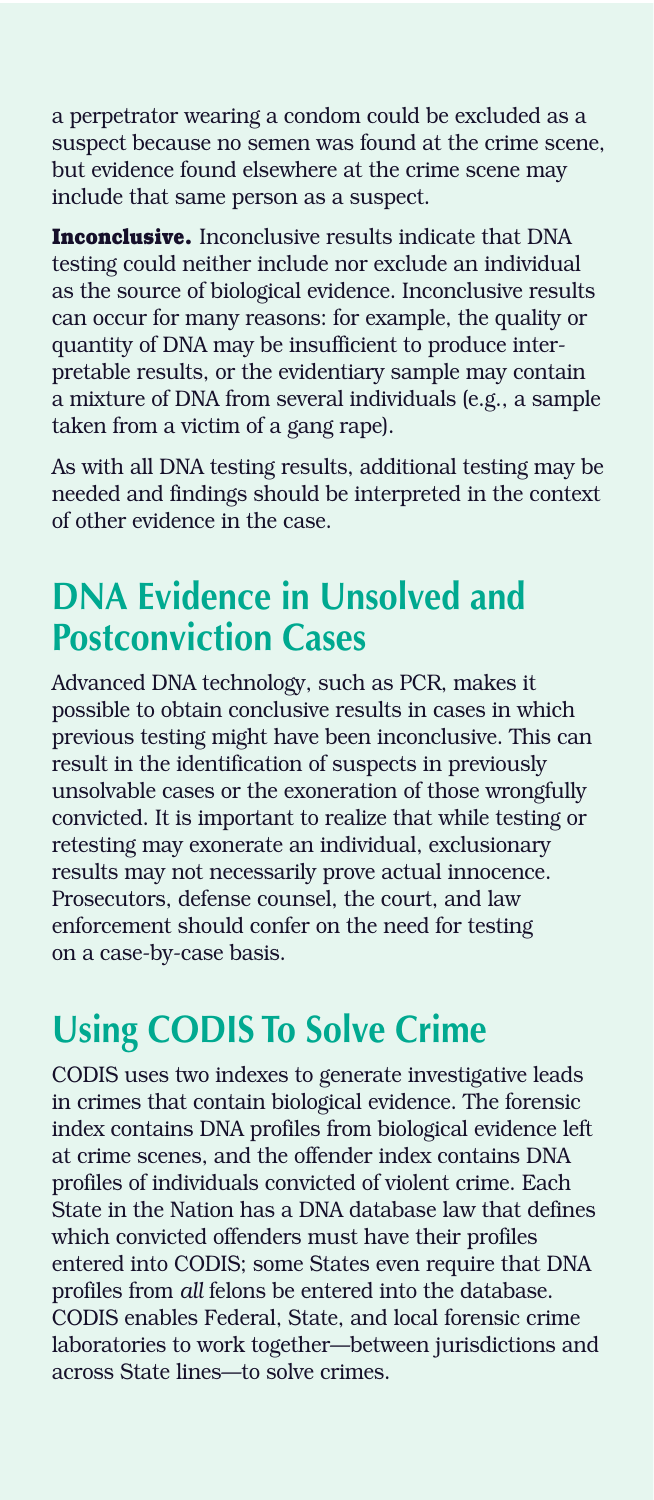# **Identifying DNA Evidence**

Since only a few cells are needed for a useful DNA sample, the list below identifies some areas at the crime scene or on the victim that may contain valuable DNA evidence. Remember, even though a stain cannot be seen, there may be enough cells for DNA typing. Furthermore, DNA does more than just identify the source of the sample; it can place a known individual at a crime scene, in a home, or in a room where the suspect claimed not to have been. The more victim service providers know about properly identifying, collecting, and preserving DNA evidence, the more powerful a tool it becomes.

| <b>Possible Location</b>      |                             |
|-------------------------------|-----------------------------|
| of DNA Evidence               | <b>Source of DNA</b>        |
| Bite mark or area licked      | Saliva                      |
| Fingernail scrapings          | Blood or skin cells         |
| Inside or outside surface     | Semen or skin cells         |
| of used condom                |                             |
| Blankets, sheets, pillows,    | Semen, sweat, hair,         |
| or other bed linens           | or saliva                   |
| Clothing, including under-    | Hair, semen, blood,         |
| garments worn during and      | or sweat                    |
| after the assault             |                             |
| Hat, bandanna, or mask        | Sweat, skin cells, hair,    |
|                               | or saliva                   |
| Tissue, washcloth, or         | Saliva, semen, hair, skin   |
| similar item                  | cells, or blood             |
| Cigarette butt; toothpick; or | Saliva                      |
| rim of bottle, can, or glass  |                             |
| Dental floss                  | Semen, skin cells,          |
|                               | or saliva                   |
| Tape or ligature              | Skin cells, saliva, or hair |
|                               |                             |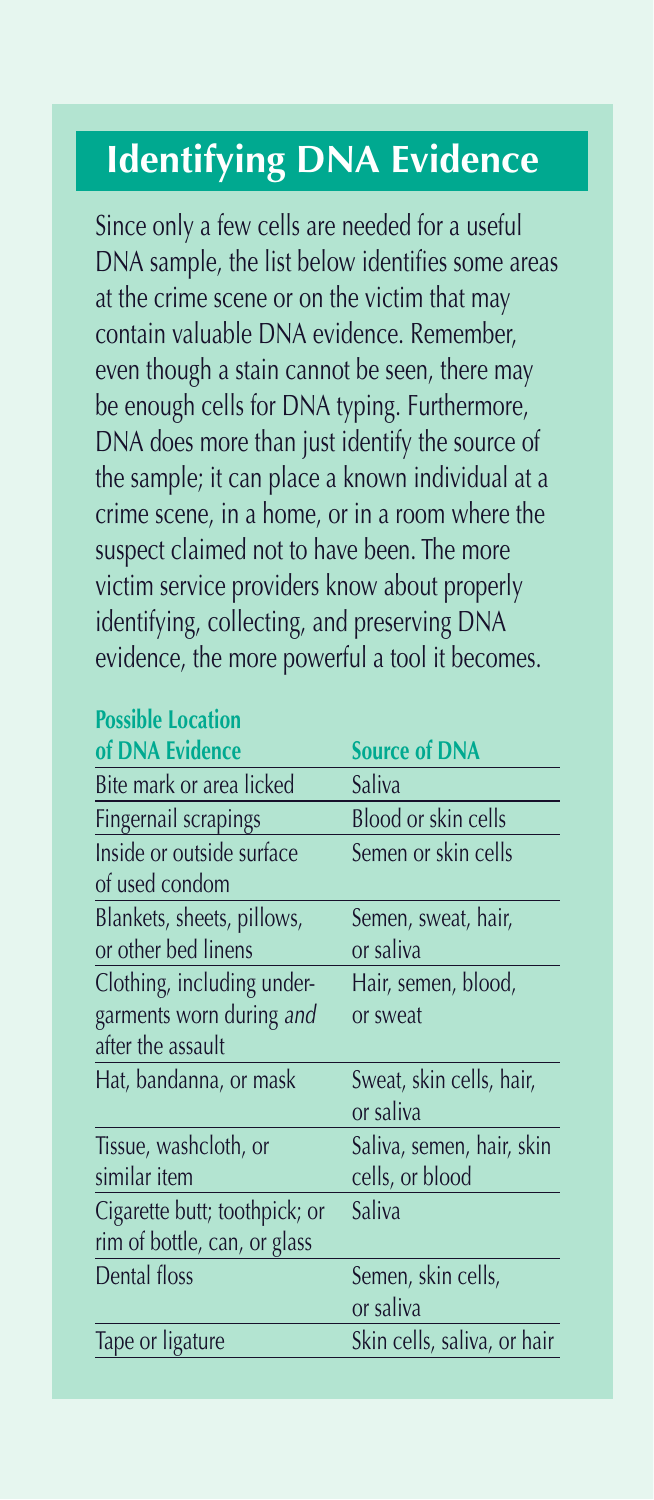### **Suggested Resources**

### **Agencies and organizations**

#### **American Prosecutors Research Institute**

99 Canal Center Plaza, Suite 510 Alexandria, VA 22314 703–549–4253 www.ndaa-apri.org/apri/Index.html

#### **Federal Bureau of Investigation**

J. Edgar Hoover Building 935 Pennsylvania Avenue N.W. Washington, DC 20535 202–324–3000 www.fbi.gov

#### **National Center for Victims of Crime**

2111 Wilson Boulevard, Suite 300 Arlington, VA 22201 703–276–2880 www.ncvc.org

#### **National Commission on the Future of DNA Evidence**

Office of Justice Programs National Institute of Justice 810 Seventh Street N.W. Seventh Floor Washington, DC 20531 202–307–0645 www.ojp.usdoj.gov/nij/dna

#### **National Criminal Justice Reference Service (NCJRS)**

P.O. Box 6000 Rockville, MD 20849–6000 800–851–3420 www.ncjrs.org

#### **Office for Victims of Crime**

U.S. Department of Justice 810 Seventh Street N.W. Washington, DC 20531 202–307–5983 www.ojp.usdoj.gov/ovc

#### **Office for Victims of Crime Resource Center**

P.O. Box 6000 Rockville, MD 20849–6000 800–627–6872 www.ojp.usdoj.gov/ovc/ovcres

#### **Rape, Abuse & Incest National Network**

635B Pennsylvania Avenue S.E. Washington, DC 20003 800–656–HOPE www.rainn.org